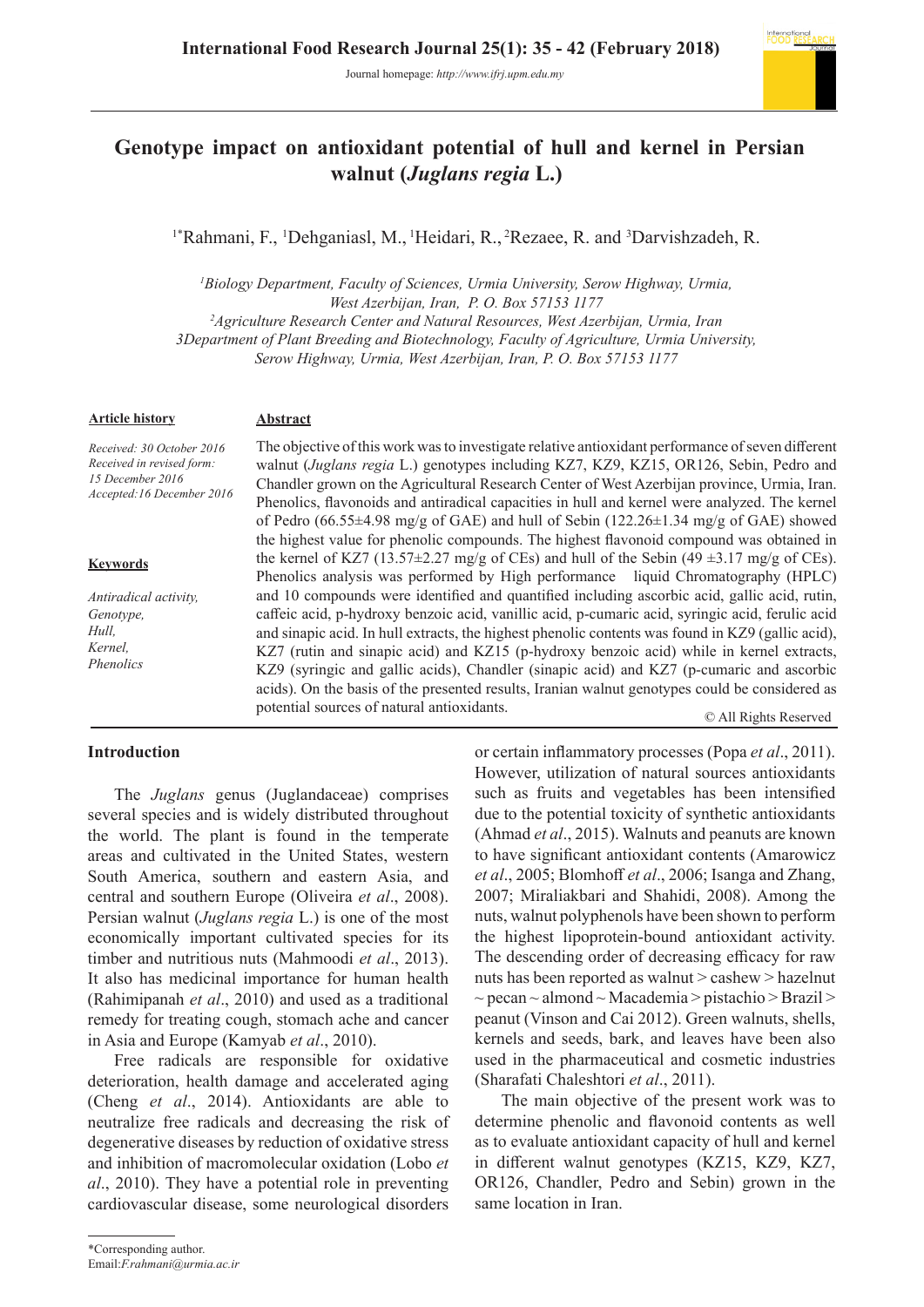#### **Materials and Methods**

# *Chemicals*

All chemicals and reagents were purchased from Sigma Chemical Co. (St. Louis, MO, USA).

#### *Sample preparation*

Genotypes were selected from Kahriz (KZ7, KZ9, and KZ15) and Urmia (OR 126). The Sebin (Turkey), Pedro (France) and Chandler (USA) were picked up as foreign cultivars for comparison. All genotypes were collected from Agricultural Research Center in Urmia. Each Sample was randomly collected from fresh leaf tissues of at least 3 individual plants in spring of 2013. Three samples were considered for each genotype. Tissues were frozen in liquid nitrogen and stored at -80°C prior to analysis.

#### *Methanolic extraction*

The hulls and kernels were ground to fine powder. An extraction using pure methanol (in soxhlet apparatus at 60°C for 30 min) was applied to obtained powder. The samples were centrifuged for 20 min at 4000 X g. The supernatant was filtered through filter paper and stored at 4°C until analysis for one week.

# *Determination of total phenolic content (TPC) and total flavonoid content (TFC)*

The concentrations of phenolic compounds in all samples were expressed as mg gallic acid equivalents (GAEs), determined with Folin–Ciocalteu Reagent (FCR) according to the method of Slinkard and Singleton, 1997 with minor modifications. The TFC of the all extracts was quantified using a modified colorimetric method (Yang *et al*., 2009).

# *Determination of 2, 2-diphenyl-1-picrylhydrazyl (DPPH), superoxide, nitricoxide and hydrogen peroxide radical scavenging activity*

DPPH radical scavenging activity was determined

as described by Wu *et al*. (2003) with slight modification. For O2- assay, the superoxide anion radicals were generated by a pyrogallol autoxidation system (Jing and Zhao, 1995). NO inhibition was estimated by the use of GriessIllosvoy reaction (Garrat, 1964). In this investigation, GriessIllosvoy reagent was modified by using naphthyl ethylenediamine dihydrochloride (0.1% w/v) instead of 1-napthylamine (5%). The Hydrogen peroxidescavenging activity of extract was determined by the method of Ruch *et al*. (1989).

#### *Extraction and hydrolysis for HPLC*

For HPLC analysis, 500 mg of dried and powdered plant material was submitted to an extraction with 50% methanol/water for 2 h at room temperature. The plant extract was hydrolyzed with 1.2 M HCl by refluxing in a water bath for 1 h. All samples were filtered through a 0.45 µm pore size syringe-driven filter before injection (Hertog *et al*., 1992).

#### *Chromatographic conditions*

Phenolic compounds of the extracts were analyzed by HPLC KNAUER system (Germany) equipped with UV–Vis detector and an Eurospher 100-5 C18 column (25 cm X 4.6 mm; 5 µm). The mobile phase consisted of purified water with 2% acetic acid (A) and acetonitrile (B). Solvent gradient was used as follows: 0 - 5 min isocratic at 85% A, 5 - 19 min (14 min) a linear gradient of 85% A to 100% B. After termination of the cycle, 15 min of column equilibration (85% A) was allowed prior to next injection. The column temperature was set at 25°C. Chromatographic data were acquired and processed using Chrom Gate accompanying the HPLC equipment. The detection wavelength was set at 254 nm for ascorbic acid, gallic acid, rutin, caffeic acid, hydroxyl benzoic acid, vanillic acid, p-cumaric acid, syringic acid, ferulic acid and sinapic acid. The temperature was set at 25°C and the flow rate at 0.5 ml / min. Typical HPLC chromatogram of the walnut hull extract recorded at 254 nm (Figure 1).



Figure 1. Typical HPLC chromatogram of the walnut hull recorded at 254 nm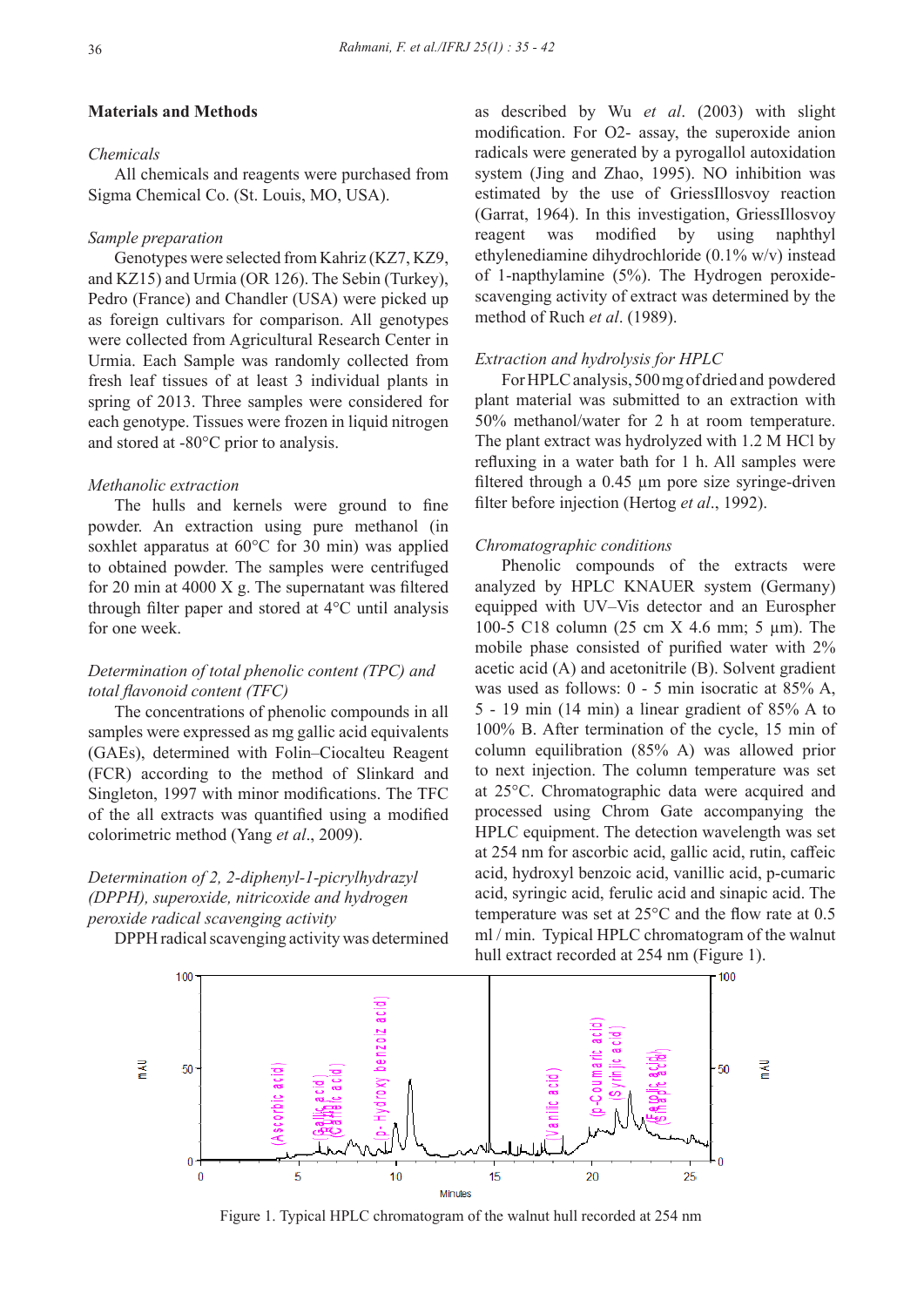| Genotypes                | Hull                          | Kernel                  |
|--------------------------|-------------------------------|-------------------------|
| Phenolic content (mg/g)  |                               |                         |
| KZ7                      | $^{\circ}104.71 \pm 1.58$     | $b49.64\pm0.64$         |
| KZ9                      | $bc107.21 \pm 1.27$           | $b46.64 \pm 0.63$       |
| KZ15                     | $0.53 \pm 3.07$               | $b49.42 \pm 0.63$       |
| OR126                    | $99.98 \pm 6.25$              | $^{a}64.00\pm1.91$      |
| Sebin                    | $a$ 122.26±1.34               | $b49.70 \pm 1.91$       |
| Pedro                    | $^{\circ}107.49 \pm 5.25$     | $^{\circ}66.55\pm4.98$  |
| Chandler                 | $ab115.29 \pm 8.32$           | $b$ 49.00 $\pm$ 0.63    |
| Flavonoid content (mg/g) |                               |                         |
| KZ7                      | bc $27.5 \pm 1.27$            | $a13.57 \pm 2.27$       |
| KZ9                      | $bc31.07\pm0.61$              | $b10.11 \pm 1.16$       |
| KZ15                     | $bc28.45 \pm 0.24$            | $a_{13.67\pm2.32}$      |
| OR126                    | $bc31.01\pm0.23$              | $ab11.26 \pm 0.89$      |
| Sebin                    | <sup>a</sup> 49.00 $\pm$ 3.17 | $\cdot$ 5.86±0.91       |
| Pedro                    | $bc31.53 \pm 1.65$            | $-4.82 \pm 1.80$        |
| Chandler                 | $b$ 16.71 $\pm$ 0.38          | $\cdot$ 4.55 $\pm$ 0.46 |

Table 1.Total phenolic [gallic acid equivalents (GAEs)] and flavonoid contents [catechin equivalents (CEs)] in seven walnut genotypes grown in West Azerbaijan of Iran

Data are means of three replicates with standard errors (Mean  $\pm$  S.E, n = 3), p < 0.05. Values in the same column with different letters present significant differences p < 0.05

#### *Statistical analysis*

All the assays were carried out in triplicate. The results are expressed as mean values and standard error (SE) of the mean. Data analyses were performed using SPSS software version 16 and the means were compared using Tukey's multiple range test (TMRT) at p <0.05 following analysis of variance (ANOVA).

# **Results and Discussion**

#### *Phenolics and flavonoids*

Phenolic compounds contribute to the antioxidant activity of plant materials due to their scavenging ability (Djeridane *et al*., 2006). Foods rich in phenolic acids are considered as health beneficial. However, it's difficult to understand how much of that benefit is actually related to phenolic acids, or to other nutrients also found in those foods. Meanwhile, nutrition improvement and security of the food is highly affected by biodiversity which plays a remarkable role in developing agricultural practices and strategies against malnutrition (Toledoa and Burlingameb 2006).

The total phenol content in walnut green hull methanolic extracts has been presented in Table 1. No significant difference was observed between KZ7, KZ9, KZ15, OR126 and Pedro. The Sebin presented the major phenolics, with 122.26 mg/g of GAE, being 1.06–1.2 fold higher compared to the other genotypes. The lowest amount was obtained for OR126 with 99.98±6.25 mg/g of GAE (Table 1). No significant difference was observed between KZ7,

KZ9, KZ15, Sebin and Chandler in kernel extracts. KZ9 genotype was the poorest in TPC in kernel (46.64±0.63 mg/g of GAE) and Pedro presented the highest value  $(66.55\pm4.98 \text{ mg/g of GAE})$ . As expected, there were significant differences among hulls and Kernels. The results indicate that the hulls contain much higher phenolic compounds than are the kernels.

The data presented in Table 1 indicate that the highest flavonoid content of  $49 \pm 3.17$  mg CE/g was observed in the Sebin hull. Chandler variety was the poorest in flavonoids in both hull  $(16.71\pm0.38)$ mg CE/g) and kernel (4.55±0.46). The KZ15 and KZ7 presented the highest flavonoid value of kernel  $(13.67 \pm 2.32 \text{ and } 13.57 \pm 2.27 \text{ mg CE/g})$ , respectively. In accordance with the major TPC, the highest flavonoid content was observed in hull of Sebin genotype.

#### *HPLC phenolic profile*

In general, genotypes presented ten identified phenolic compounds (Table 4). Phenolic compounds in walnut hulls and kernels were as follow: ascorbic acid, gallic acid, rutin, caffeic acid, hydroxyl benzoic acid, vanillic acid, p-cumaric acid, syringic acid, ferulic acid and sinapic acid. Stampar *et al*. (2006) identified other phenolics due to the fact that they collected walnuts with green husk just before the hardening of the endocarp.

The individual phenolic compounds were identified by comparing their UV–vis spectra with those obtained from standards. In our study,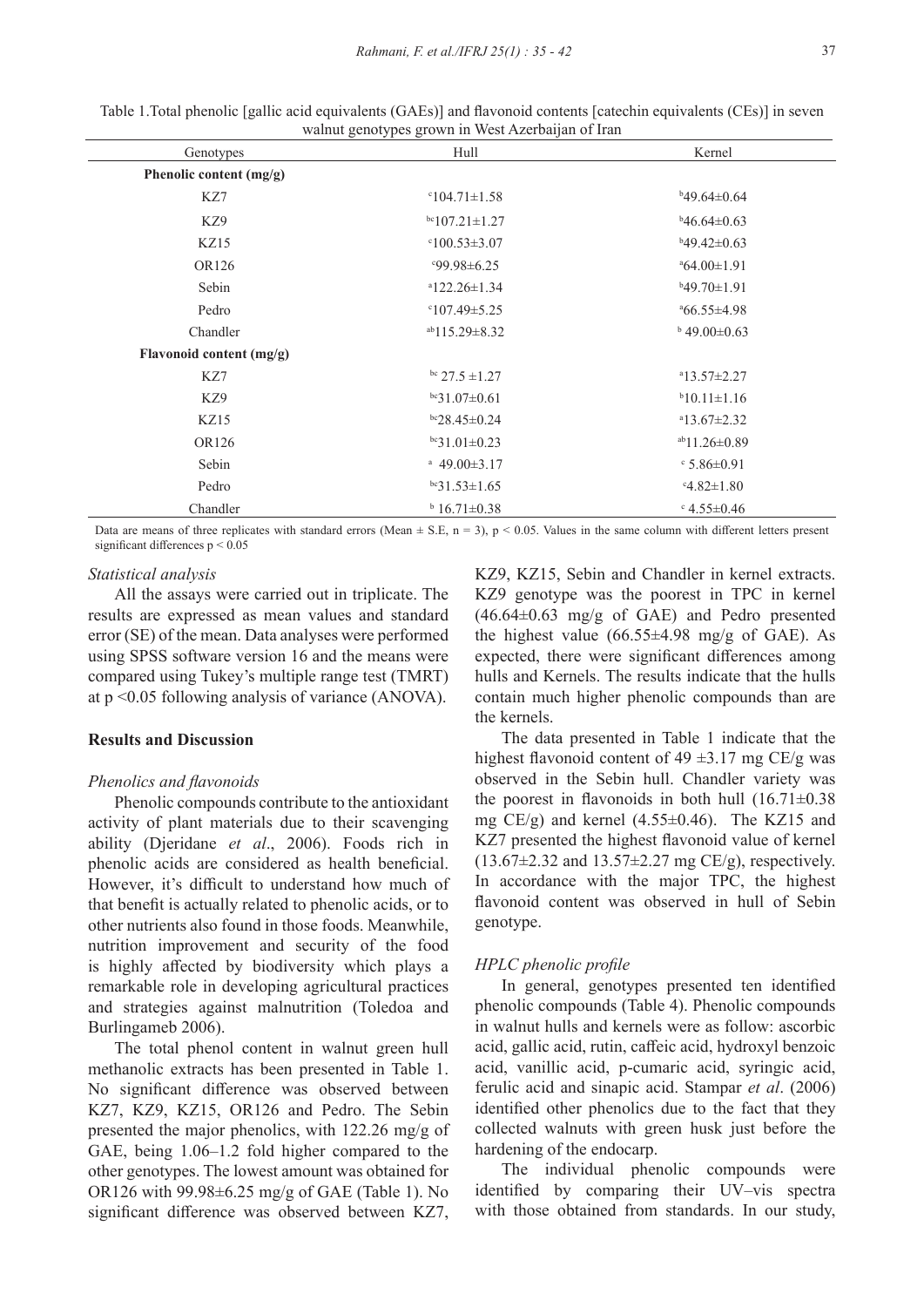Table 4. phenolic profile (mg/100 g) of walnut hull and kernel in seven different genotypes. Values represent mean

| Phenolics | Ascorbic<br>acid         | Gallic<br>acid           | Rutin                    | Caffeic<br>acid          | P-hydroxy<br>benzoic acid | Vanillic<br>acid         | p-coumaric<br>acid       | Syringic<br>acid         | Ferulic<br>acid          | Sinapic<br>acid |
|-----------|--------------------------|--------------------------|--------------------------|--------------------------|---------------------------|--------------------------|--------------------------|--------------------------|--------------------------|-----------------|
| Hull      |                          |                          |                          |                          |                           |                          |                          |                          |                          |                 |
| KZ7       | $\qquad \qquad -$        | 3.86                     | 7.17                     | 2.83                     | 1.59                      | 0.51                     | 0.85                     | 14.54                    | 1.81                     | 77.13           |
| KZ9       | 0.07                     | 4.53                     | $\overline{\phantom{0}}$ | 1.54                     | 1.59                      | 0.12                     | 1.37                     | $\overline{\phantom{a}}$ | 1.49                     | 0.13            |
| KZ15      | 0.07                     | 3.35                     | 1.38                     | 1.50                     | 2.38                      | 0.10                     | 1.64                     | $\overline{\phantom{a}}$ | $\overline{\phantom{0}}$ | 0.36            |
| OR126     | 0.07                     | $\overline{\phantom{a}}$ | $\overline{\phantom{0}}$ | 1.58                     | 1.75                      | 0.11                     | $\overline{\phantom{a}}$ | 1.56                     | 1.48                     | 0.03            |
| Sebin     | 0.07                     | 3.52                     | 3.05                     | 1.45                     | 1.58                      | 0.12                     | $\overline{\phantom{a}}$ | 1.31                     | 1.76                     | 0.20            |
| Pedro     | 0.11                     | 2.85                     | 5.42                     | 1.69                     | 1.58                      | 0.11                     | 0.76                     | $\overline{\phantom{a}}$ | $\overline{\phantom{0}}$ | 5.39            |
| Chandler  | $\overline{\phantom{a}}$ | 2.10                     | 3.08                     | $\overline{\phantom{a}}$ | 1.64                      | 0.10                     | 2.30                     | 1.23                     | 1.48                     | 7.95            |
| Kernel    |                          |                          |                          |                          |                           |                          |                          |                          |                          |                 |
| KZ7       | 5.20                     | 1.02                     | 1.65                     | 1.89                     | 0.20                      | 2.11                     |                          | 1.15                     | 6.33                     | 5.20            |
| KZ9       | $\overline{\phantom{a}}$ | 8.19                     | 1.27                     | 1.85                     | 1.80                      | 0.14                     | 1.69                     | 85.06                    | 1.64                     | 0.45            |
| KZ15      | 0.07                     | 2.17                     | 1.75                     | 1.57                     | 1.58                      | 0.10                     | 0.98                     | 7.89                     | 1.56                     | 4.70            |
| OR126     | 0.15                     | 3.40                     | $\overline{\phantom{0}}$ | 1.56                     | 3.35                      | 0.09                     | $\overline{\phantom{0}}$ | 6.21                     | 1.48                     | 9.05            |
| Sebin     | $\overline{\phantom{a}}$ | 4.15                     | 1.81                     | 1.49                     | $\overline{\phantom{a}}$  | 0.09                     | $\overline{\phantom{0}}$ | 1.46                     | 1.55                     | 0.20            |
| Pedro     | 3.25                     | 1.36                     | 1.43                     | 2.14                     | 0.06                      | $\overline{\phantom{a}}$ | 5.63                     | 1.62                     | 3.02                     | 3.25            |
| Chandler  | $\overline{\phantom{a}}$ | 7.39                     | 2.75                     | 1.57                     | 2.65                      | 0.13                     | 3.04                     | 8.16                     | 1.51                     | 12.82           |

(-) implies absence

variations in phenolics contents were observed in hulls of genotypes as well as kernels (Table 4). In hull extracts, the highest phenolics were found in KZ9 (gallic acid), KZ7 (rutin and sinapic acid) and KZ15 (p-hydroxy benzoic acid).

But in kernel extracts, among the identified phenolic compounds, the highest phenolics were found in KZ9 (gallic and syringic acids), Chandler (sinapic acid) and KZ7 (p-cumaric and ascorbic acids). The presence of ascorbic acid was not detected in Chandler, Sebin and KZ9 kernel extract. Results of HPLC confirm the antiradical activities. In this study, a direct relationship between the ability of radical collecting, with the amount of phenolic compound was not observed. Our result is in accordance with previously published data (Akbari *et al*., 2012) reporting no direct correlation between phenol content and antiradical activity due to reduced activation of collecting. Colaric *et al*. (2005) have also reported the presence of several polyphenols including chlorogenic acid, caffeic acid, p-coumaric acid, ferulic acid, sinapic acid, ellagic acid and syringic acid as well as syringaldehyde (hydroxybenzoic aldehyde) and juglone (quinone) in walnut kernels.

Another study conducted by Zhang *et al*. (2009) identified the presence of pyrogallol, p-hydroxybenzoic acid, vanillic acid, ethyl gallate, protocatechuic acid, gallic acid and 3,4,8,9,10-en tahydroxydibenzo[b,d]pyran-6-one in kernels of J.regia. In our analysis, different genotypes and even different sections of plant contained different

phenolic compounds. These compounds are important constituents of plants and are known for their potent antioxidant activity. Gallic, p-coumaric, ferulic, Vanillic, caffeic and syringic acids have been reported to reduce and decolorize DPPH radicals by their hydrogen donating ability (Karamać *et al*., 2005).

#### *DPPH radical scavenging capacity*

In this study, the antiradical capacity against ROS species was accessed by scavenging activity on DPPH radicals. All the studied hull extracts exhibited high scavenging properties against DPPH radicals, varying from 76.71% (OR126) to 89.81% (Chandler). The extracts obtained from kernel of Pedro showed the highest antioxidant activity, scavenging 27.48% of the free DPPH radicals while KZ15 presented the lowest activity with scavenging effect of 15.27%.

DPPH is a stable free radical with purple color. DPPH assay has been widely used to determine the free radical scavenging activity of plants (Oliveira *et al*., 2008). Antioxidant molecules scavenge the free radicals by hydrogen donation which consequently changes the purple color to light yellow resulting in a decrease in absorbance at 517 nm. Free radical scavenging is one of the known mechanisms by which antioxidants inhibit lipid oxidation (Ferreres *et al*., 2007).

A significantly poor linear correlation was found between the total phenols content and DPPH scavenging capacity of hull  $(R^2=0.119)$  (Table 3). The hull extracts showed higher DPPH scavenging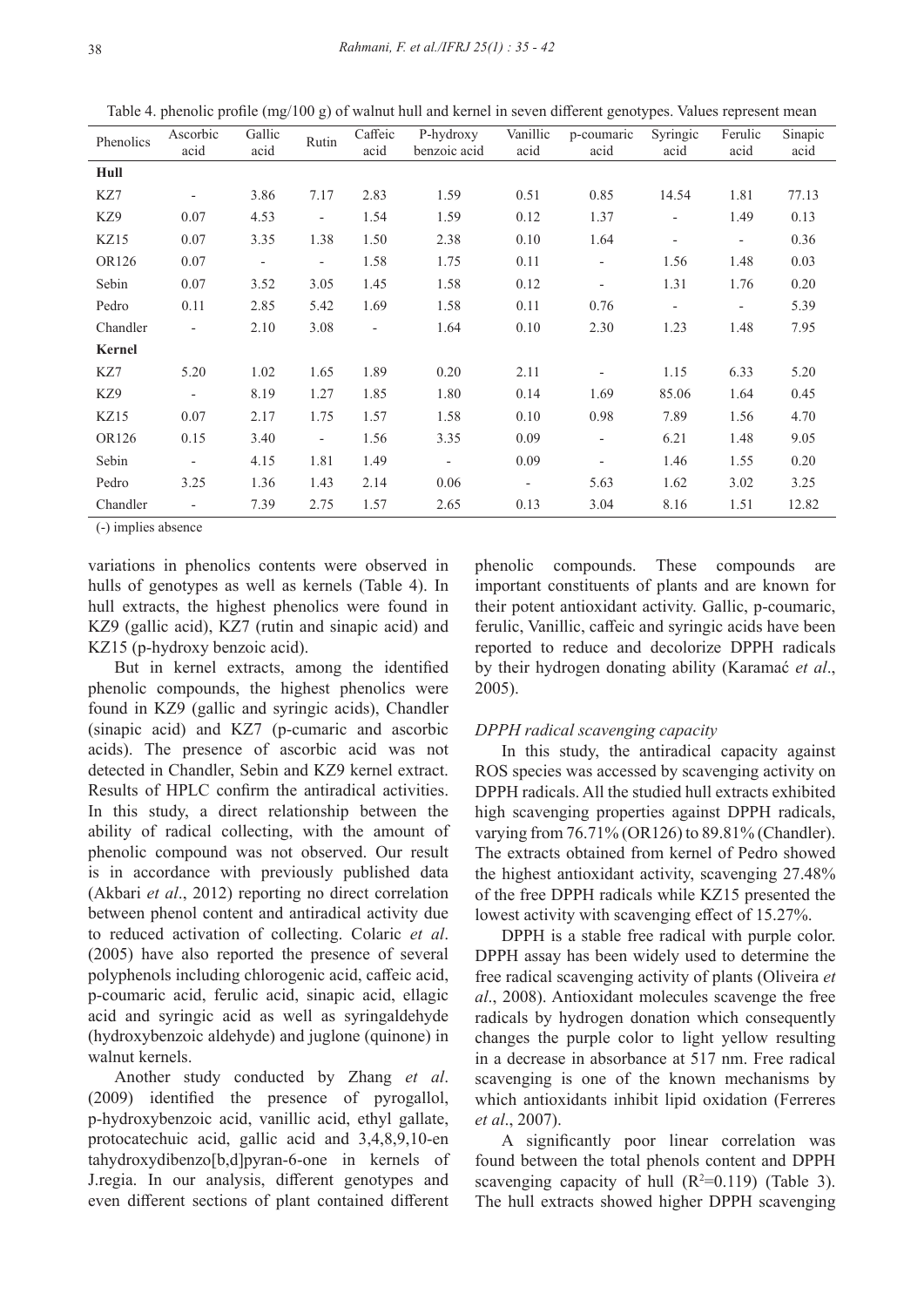| $\frac{1}{2}$ and $\frac{1}{2}$ and $\frac{1}{2}$ and $\frac{1}{2}$ and $\frac{1}{2}$ and $\frac{1}{2}$ and $\frac{1}{2}$ and $\frac{1}{2}$ and $\frac{1}{2}$ |                           |                           |                                                         |                                                    |  |  |
|---------------------------------------------------------------------------------------------------------------------------------------------------------------|---------------------------|---------------------------|---------------------------------------------------------|----------------------------------------------------|--|--|
| Genotypes                                                                                                                                                     | DPPH scavenging<br>$(\%)$ | $(\%)$                    | Superoxide scavenging Nitric oxide scavenging<br>$(\%)$ | H <sub>2</sub> O <sub>2</sub> scavenging<br>$(\%)$ |  |  |
| Hull                                                                                                                                                          |                           |                           |                                                         |                                                    |  |  |
| KZ7                                                                                                                                                           | $83.82 \pm 0.85$          | $b$ 52.52 $\pm$ 4.25      | $31.35 \pm 1.70$                                        | $^{\circ}197.82 \pm 2.74$                          |  |  |
| KZ9                                                                                                                                                           | $83.66 \pm 1.22$          | $b$ 50.90 ±4.98           | $20.63 \pm 1.27$                                        | $^{\circ}184.00\pm3.20$                            |  |  |
| KZ15                                                                                                                                                          | $b87.15 \pm 0.4$          | $\text{cd}31.31 \pm 4.60$ | $\text{cd}25.40 \pm 1.35$                               | $4189.70 \pm 3.54$                                 |  |  |
| OR126                                                                                                                                                         | $476.71 \pm 0.67$         | $b$ 52.17 $\pm$ 1.68      | $424.14 \pm 125$                                        | $0.193.92 \pm 2.60$                                |  |  |
| Sebin                                                                                                                                                         | $\text{°83.45} \pm 0.92$  | $b$ 58.68±6.35            | $ab30.81 \pm 3.18$                                      | $236.86 \pm 3.40$                                  |  |  |
| Pedro                                                                                                                                                         | $b86.40 \pm 1.59$         | $497.00 \pm 7.00$         | $bc28.10 \pm 1.00$                                      | $f179.96 \pm 4.20$                                 |  |  |
| Chandler                                                                                                                                                      | $89.81 \pm 1.21$          | $498.48 \pm 7.20$         | $a b 29.00 \pm 1.48$                                    | $b202.49 \pm 5.10$                                 |  |  |
| Kernel                                                                                                                                                        |                           |                           |                                                         |                                                    |  |  |
| KZ7                                                                                                                                                           | $417.06\pm0.38$           | $b84.04\pm4.20$           | $b40.81 \pm 3.11$                                       | $b236.67 \pm 1.82$                                 |  |  |
| KZ9                                                                                                                                                           | $0.85 \pm 0.34$           | $498.00 \pm 4.20$         | $34.68 \pm 1.56$                                        | $4229.56 \pm 3.00$                                 |  |  |
| KZ15                                                                                                                                                          | $^{\circ}15.27\pm0.32$    | $4b90.00\pm3.00$          | $b42.16 \pm 1.64$                                       | $239.80 \pm 2.00$                                  |  |  |
| OR126                                                                                                                                                         | $417.06 \pm 0.38$         | $a$ b91.00 $\pm$ 2.9      | $-35.76 \pm 1.33$                                       | $223.16 \pm 1.17$                                  |  |  |
| Sebin                                                                                                                                                         | $0.85 \pm 0.34$           | $a\bar{b}90.00\pm3.2$     | $453.60 \pm 3.42$                                       | $e^{ef}221.95\pm3.40$                              |  |  |
| Pedro                                                                                                                                                         | $27.48 \pm 1.01$          | $^{ab}91.00\pm3.1$        | $453.33 \pm 1.00$                                       | $219.84 \pm 4.20$                                  |  |  |
| Chandler                                                                                                                                                      | $b25.00 \pm 1.21$         | $498.48\pm4.2$            | $418.73 \pm 2.90$                                       | $233.53 \pm 3.66$                                  |  |  |

Table 2. DPPH, superoxide, nitric oxide and H<sub>2</sub>O<sub>2</sub> radical scavenging (%) in seven genotypes of *Juglans regia* L. hulls and kernels grown in West Azerbaijan of Iran

Data are means of three replicates with standard errors (Mean  $\pm$  S.E, n = 3), p < 0.05. Values in the same column with different letters present significant differences p < 0.05

Table 3. Correlation coefficient  $(R^2)$  between bioactivities and total phenolic and flavonoid contents

|                   |       | Correlation coefficient $(R^2)$ |           |       |  |
|-------------------|-------|---------------------------------|-----------|-------|--|
|                   |       | Phenol                          | Flavonoid |       |  |
|                   | Hull  | Kernel                          | Hull      | Kerne |  |
| <b>DPPH</b>       | 0.119 | 0.078                           | 0.17      | 0.595 |  |
| Superoxide        | 0.201 | 0.028                           | 0.097     | 0.244 |  |
| Nitric oxide      | 0.245 | 0.008                           | 0.017     | 0.002 |  |
| Hydrogen peroxide | 0.595 | 0.015                           | 0.597     | 0.604 |  |

capacity than kernel extracts. Low correlation coefficient was also observed between phenolic content and antiradical activity in kernel extracts  $(R<sup>2</sup>=0.078)$ . The poor relation between phenolics and DPPH in hull and kernel could be due to, the major antioxidant components might not be phenolics and could be other food antioxidants present such as sterols, tocopherols, carotenoids, chlorophylls, amino acids, proteins and vitamin E (Shahidi 2000). However, the strong and positive correlation was detected between DPPH radical scavenging activity and p-coumaric acid of Hull  $(R^2=0.64)$  and kernel  $(R<sup>2</sup>=0.82).$ 

The correlation between flavonoid content and DPPH was weakly related in hull  $(R^2=0.17)$ , while positively and significantly associated in kernel  $(R<sup>2</sup>=0.595)$ . Flavonoids are not always phenolic compounds, depending on position of OH in flavonoid. Flavonoid with OH in A ring and or B ring is called as phenolic. However, the OH with ortho position in C3'-C4', OH in C3, oxo function

in C4, double bond at C2 and C3 have the highest influence on antioxidant activity of flavonoid (Heim *et al*., 2002) . Hence, it is predicted that flavonoids in hull of Sebin (49 .00 mg/g of CEs) and kernel of KZ7, KZ9, KZ15 and OR126 were flavonoids with no OH in ortho C3', 4', OH in C3, oxo function in C4, double bond at C2 and C3.

#### *Superoxide radical scavenging capacity*

No significant difference was observed between Pedro and Chandler compared to other genotypes in the inhibition effects of walnut hull extracts on the autoxidation of pyrogallol (Table 2). The  $O_2$ scavenging activity values ranged from 31.31% to 99.29%. The Chandler exhibited highest activity for scavenging superoxide anion radical. No significant difference was observed between KZ7, KZ9, OR126 and Sebin. The kernel extracts also differed in their superoxide anion (O2-) radical scavenging activities. The  $O_2$ - scavenging activity values ranged from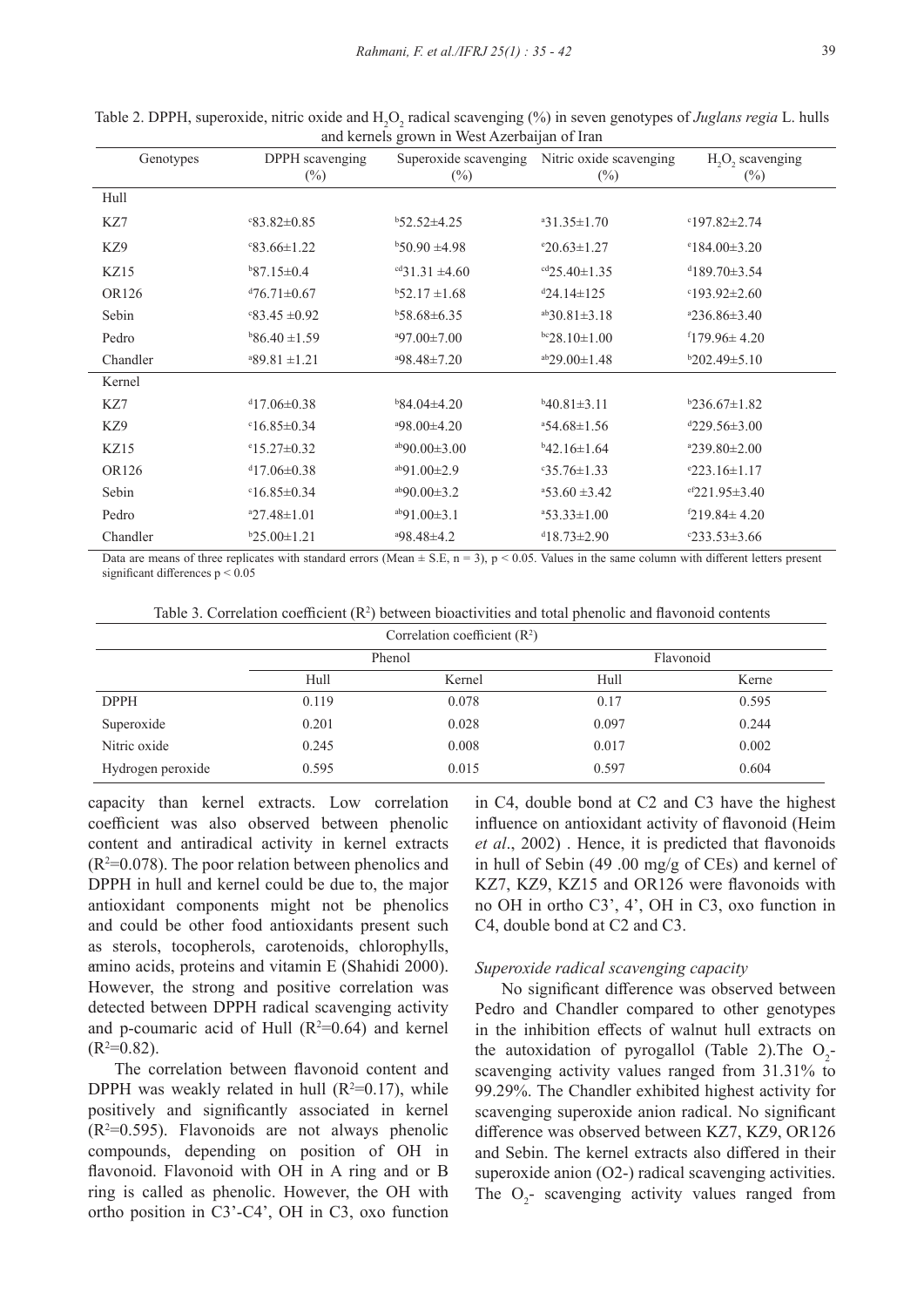84.04% (KZ7) to 98.48% (Chandler). The kernel extract was found to be more potent than hull extract. No significant difference was observed between KZ15, OR126, Sebin and Pedro. Chandler presented the highest  $O_2$ - radical scavenging activity in both hull and kernel tissues. Reactive free radicals, such as  $O_2$ - and peroxy radical (ROO.), are extremely reactive and are known to be a biological product in reducing molecular oxygen (Williams and Jeffrey, 2000). A weak correlation was detected between the total superoxide scavenging capacity with total phenolic ( $\mathbb{R}^2$  = 0.201 for hull,  $\mathbb{R}^2$  = 0.028 for kernel) and flavonoid ( $\mathbb{R}^2 = 0.097$  for hull,  $\mathbb{R}^2 = 0.224$  for kernel) contents of the extracts (Table 3). It was proven that superoxide scavenging activity does not always correlate with the presence of large quantities of phenolics (Bozin *et al*., 2008). Therefore, the results suggest the presence of phenolic compounds with different capacity for scavenging in genotypes under this study. In our analysis, the hull of KZ7  $(14.54 \text{ mg}/100 \text{g})$  and kernel of KZ9 (85.06 mg/100g) contained the highest syringic acid content. Syringic acid has been shown to possess the strongest  $O_2$ scavenging activity followed by ferulic acid (Zhou *et al*., 2006). In accordance to previous findings, superoxide radical scavenging was in association with gallic  $(R^2 = 0.81)$ , syringic  $(R^2=0.49)$ , sinapic  $(R^2 = 0.45)$ , vanillic  $(R^2 = 0.42)$  and ferulic  $(R^2 = 0.35)$ acids in kernel tissues.

#### *Nitric oxide radical scavenging capacity*

The nitric oxide scavenging ability of the methanolic walnut extracts was also analyzed. The study of the effect of extracts against this radical was a novelty point in this work. Nitric oxide (NO) is an abundant reactive species which acts as a signaling molecule in a large variety of physiological processes, including blood pressure regulation, smooth muscle relaxation, neurotransmission, defense mechanisms, and immune regulation. Generation of reactive nitrogen species alters the structure of proteins and inhibits their normal function (Valko *et al*., 2007).

 In our study, NO was generated from sodium nitroprusside (SNP) and was measured by the Griess reagent. At physiological pH, SNP spontaneously generates NO, which interacts with oxygen to produce nitrite ions that can be estimated by the use of Griess reagent. Scavengers of NO compete with oxygen to reduce the production of NO. The maximum (31.35%) and minimum (20.63%) nitric oxide radical inhibition was achieved for KZ7 and KZ9 hull extracts, respectively. The KZ9 kernel presented the best property for No scavenging activity (54.68%) followed by Sebin and Pedro (53%) whereas Chandler showed the lowest activity (18.73%). In hull, NO radical scavenging capacity was lower compared to DPPH radical scavenging activity. The kernel extract was found to show better inhibition activity compared to hull extract. On NO assay, values obtained for walnut hull extracts varied from 18.73% to 54.68% in order of KZ9 <  $OR126$  < KZ15< Pedro<Chandler< Sebin < KZ7 (Table 2). Poor linear correlations were found between total phenolic and flavonoid contents with nitric oxide scavenging activity in hull ( $R^2=0.245$  for phenolic,  $R^2=0.017$  for flavonoid) and kernel  $(R^2=0.008$  for phenolic,  $R^2=0.002$  for flavonoid) (Table 3). Based on our correlation analysis, nitric oxide scavenging activity was associated with rutin  $(R^2=0.67)$  in hull and p- hydroxyl benzoic  $(R^2=0.40)$  and sinapic  $(R<sup>2</sup>=0.93)$  acids in kernel.

# *H2 O2 radical scavenging capacity*

The extracts were also examined for their ability to act as OH radical scavenging agent. Radical scavenging activity of hydrogen peroxide in hull illustrates that the highest level (236.867%) was observed in Sebin and Pedro (179.96%) was found to contain the lowest scavenging activity (Table 2). In kernel, the highest level of hydrogen peroxide activity (239.80%) was detected in the KZ15, while the lowest level was shown in the Pedro (219.84%). The Pedro hull and kernel extracts (Table 2), showed the lowest hydrogen peroxide activity. In respect to hydrogen peroxide radical scavenging activity, minimal difference was observed between genotypes (219-239%).Interestingly, the hull of Sebin (236.86%) and kernel of KZ7 (239.80%) revealed almost the same activity.  $H_2O_2$  is poorly reactive at physiological concentrations and is toxic to cells at 10-100 μl levels. It can cross biological membranes rapidly to form cytotoxic hydroxyl radicals (Siriwardhana and Shahidi, 2002). Significant linear correlations were found between total phenols and flavonoid contents with hydrogen peroxide in hull  $(R^2=0.595)$  phenolic,  $R^2=0.597$  flavonoid) (Table 3). In kernel, phenolics and  $H_2O_2$  radical scavenging was poorly associated ( $R^2$ =0.015), while flavonoid content and  $H_2O_2$  showed significant correlation  $(R<sup>2</sup>=0.604)$ . However, no significant correlation was found between  $H_2O_2$  scavenging and any of phenolic components of neither hull nor kernel. Therefore, the observed strong correlation could be due to flavonoid components of extracts.

#### **Conclusion**

The kernel of Iranian genotypes possesses higher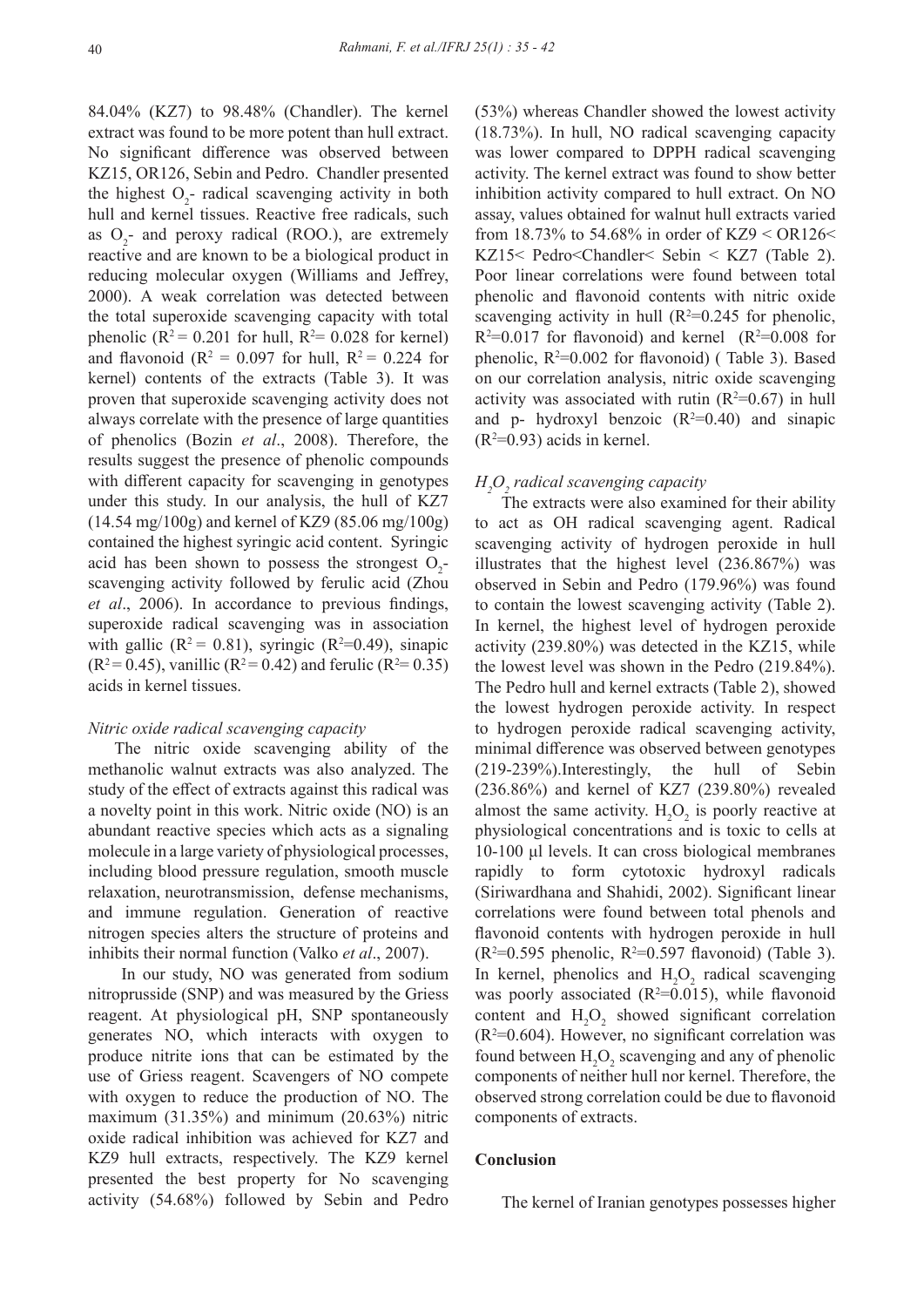levels of flavonoids compared to the French (Pedro) and USA (Chandler) cultivars. Iranian genotypes have almost equal superoxide, nitricoxide, and  $H_2O_2$ scavenging activities of kernels compared to foreign genotypes. The existence of positive correlation between flavonoid content and DPPH scavenging exhibits great antioxidant capacity of kernel due to presence of flavonoid. However, due to lack of high association between phenolics and bioactivities, the major antioxidant capacities of hull and kernel could be attributed to sterols, tocopherols, carotenoids, chlorophylls, amino acids and vitamin E. Further investigations are required to clarify the relationship between bioactivities and other components of the hull and kernel.

# **References**

- Ahmad, S.R., Gokulakrishnan, P., Giriprasad, R. and Yatoo, M.A. 2015. Fruit-based Natural Antioxidants in Meat and Meat Products: A Review. *Critical Reviews in Food Science and Nutrition* 55(11):1503-1513.
- Akbari, V., Jamei, R., Heidari, R. and Jahanban Esfahlan, A. 2012. Antiradical activity of different parts of Walnut (*Juglans regia* L.) fruit as a function of genotype. *Food Chemistry* 135: 2404–2410.
- Amarowicz, R., Troszynska, A. and Shahidi, F. 2005. Antioxidant activity of almond seed extract and its fractions. *Journal of Food Lipids* 12: 344–358.
- Blomhoff, R., Carlsen, M. H., Andersen, L. F. and Jacobs, D. R. 2006. Health benefits of nuts: Potential role of antioxidants. *British Journal of Nutrition* 96: S52– S60.
- Bozin, B., Mimica-Dukic, N., Samojlik, I., Goran, A. and Igic, R. 2008. Pphenolics as antioxidants in garlic (*Allium sativum* L., Alliaceae). *Food Chemistry* 111: 925–929.
- Cheng, J., Zhang, Z., Zheng, Z., Lv, G., Wang, L., Tian, B. and Hua, Y. 2014. Antioxidative and hepatoprotective activities of deinoxanthin-rich extract from Deinococcus radiodurans R1 against carbon tetrachloride-induced liver injury in mice. *Tropical Journal of Pharmaceutical Research* 13 (4): 573-580.
- Colaric, M., Veberic, R., Solar, A., Hudina, M. and Stampar, F. 2005. Phenolic acids, syringaldehyde, and juglone in fruits of different cultivars of *Juglans regia* L. *Journal of Agricultural and Food Chemistry* 53: 6390–6396.
- Djeridane, A., Yousfi, M., Nadjemi, B., Boutassouna, D., Stocker, P. and Vidal, N. 2006. Antioxidant activity of some Algerian medicinal plants extracts containing phenolic compounds'. *Food Chemistry* 97(4): 654- 660.
- Ferreres, F., Sousa, C., Valentão, P., Seabra, R.M., Pereira J.A. and Andrade, P.B. 2007. Tronchuda cabbage (Brassica oleracea L. var. costata DC) seeds: Phytochemical characterization and antioxidant potential. *Food Chemistry* 101:549-558.
- Garrat, D. C. 1964. The quantitative analysis of drugs, p. 456–458. Japan: Chapman and Hall.
- Heim, K.E., Tagliaferro, A.R. and Bobilya, D.J. 2002. Flavonoid antioxidants: Chemistry, metabolism and structure-activity relationships. *Journal of Nutrition Biochemistry* 13: 572 -584.
- Hertog, M. G. L., Hollman, P. C. H. and Venema, D. P. 1992. Optimization of a quantitative HPLC determination of potentially anticarcinogenic flavonoids in vegetables and fruits. *Journal of Agricultural and Food Chemistry*  40: 1591–1598.
- Isanga, J. and Zhang, G. N. 2007. Biological active components and nutraceuticals in peanuts and related products: Review. *Food Reviews International* 23: 123–140.
- Jing, T. Y. and Zhao, X. Y. 1995. The improved pyrogallol method by using terminating agent for superoxide dismutase measurement. *Progress Biochemistry Biophysics* 22:84–86.
- Kamyab, H., Hejrati, S., Khanavi, M., Malihi, F., Mohammadirad, A.,
- Baeeri, M., Esmaily, H. and Abdollahi, M. 2010. Hepatic mechanisms of the walnut antidiabetic effect in mice. *Central European Journal of Biology* 5(3): 304–309.
- Karamać, M., Kosińska, A. and Pegg, R.B. 2005. Comparison of radical scavenging activities for selected phenolic acids. *Polish Journal of Food and Nutrition Sciences* 14(2): 165–170.
- Lobo, V., Patil, A., Phatak, A. and Chandra, N. 2010. Free radicals, antioxidants and functional foods: Impact on human health. *Pharmacognosy Review* 4(8): 118–126.
- Mahmoodi, R., Rahmani, F. and Rezaee, R. 2013. Genetic diversity among *Juglans regia* L. genotypes assessed by morphological traits and microsatellite markers. *Spanish Journal of Agricultural Research* 11(2): 431- 437.
- Miraliakbari, H. and Shahidi, F. 2008. Oxidative stability of tree nut oils. *Journal of Agricultural and Food Chemistry* 56: 4751–4759.
- Oliveira, I., Sousa, A., Ferreira, I. C.F.R., Bento, A., Estevinho, L. and Pereira, J.A. 2008. Total phenols, antioxidant potential and antimicrobial activity of walnut (*Juglans regia* L.) green husks. *Food and Chemical Toxicology* 46: 2326–2331.
- Popa, V.M., Bele, C., Poiana, M.A., Dumbrava, D., Raba, D.N. and Jianu, C. 2011. Evaluation of bioactive compounds and of antioxidant properties in some oils obtained from food industry by-products. *Romanian Biotechnological Letters* 16 (3): 6234-6241.
- Rahimipanah, M., Hamedi, M. and Mirzapour, M. 2010. Antioxidant activity and phenolic contents of Persian walnut (*Juglans regia* L.) green husk extract. *African Journal of Food Science and Technology* 1 (4): 105– 111.